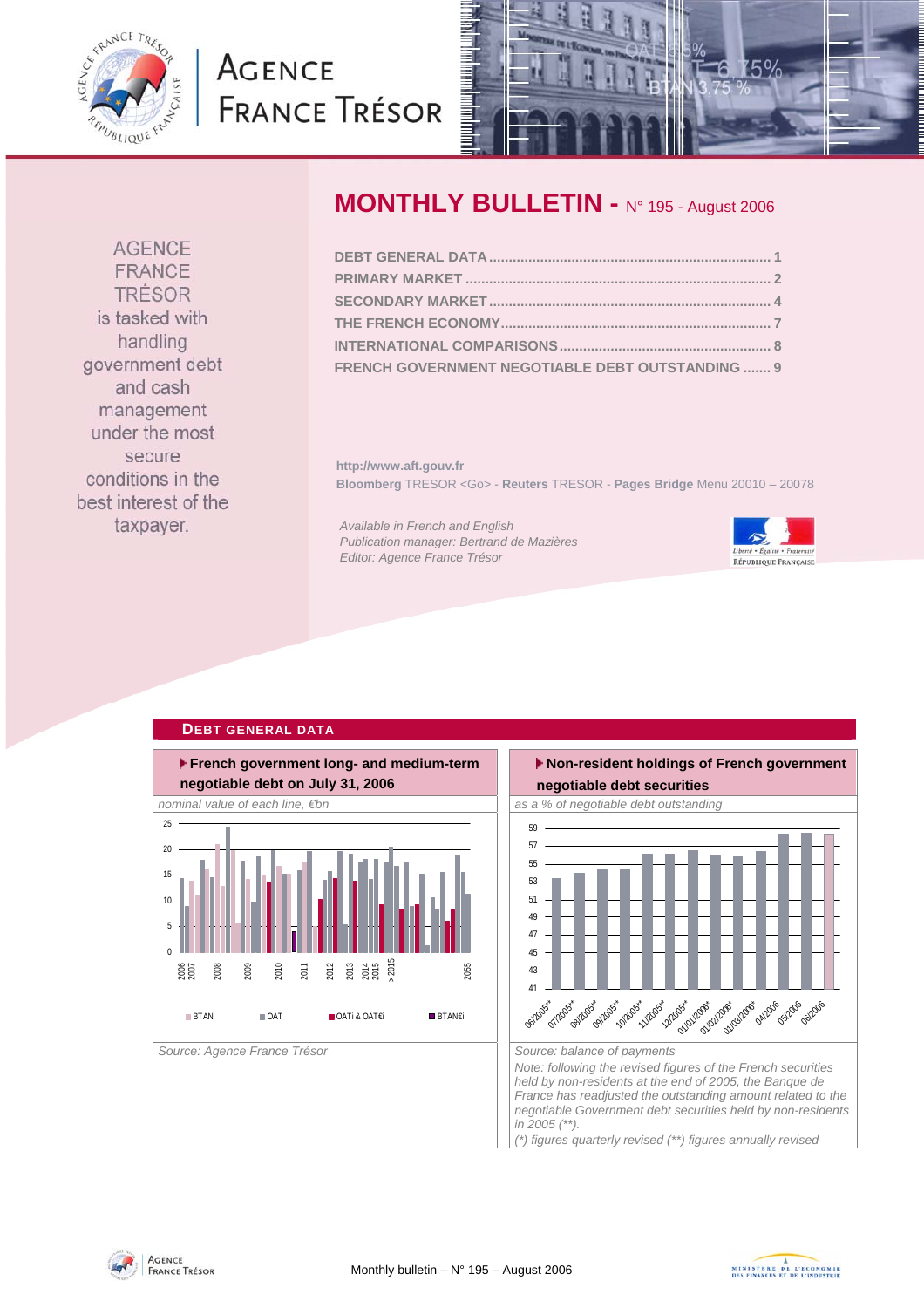### **PRIMARY MARKET**

<span id="page-1-0"></span>

|                | Auction indicative calendar  |    |    |            |    |                                                       |                                |            |
|----------------|------------------------------|----|----|------------|----|-------------------------------------------------------|--------------------------------|------------|
|                |                              |    |    | <b>BTF</b> |    |                                                       | <b>BTAN / index linked OAT</b> | <b>OAT</b> |
| August 2006    | auction date                 |    | 14 | 21         | 28 |                                                       | no auction                     | no auction |
|                | settlement date              | 10 | 17 | 24         | 31 | $\overline{\phantom{a}}$                              | $\overline{\phantom{a}}$       |            |
| September 2006 | auction date                 | 4  | 11 | 18         | 25 | и.                                                    | 21                             |            |
|                | settlement date              |    | 14 | 21         | 28 | $\overline{\phantom{a}}$                              | 26                             | 12         |
|                |                              |    |    |            |    | anticipated or delayed auctions (bank holidays, etc.) |                                |            |
|                | Source: Agence France Trésor |    |    |            |    |                                                       |                                |            |

00.00.0









00.00.07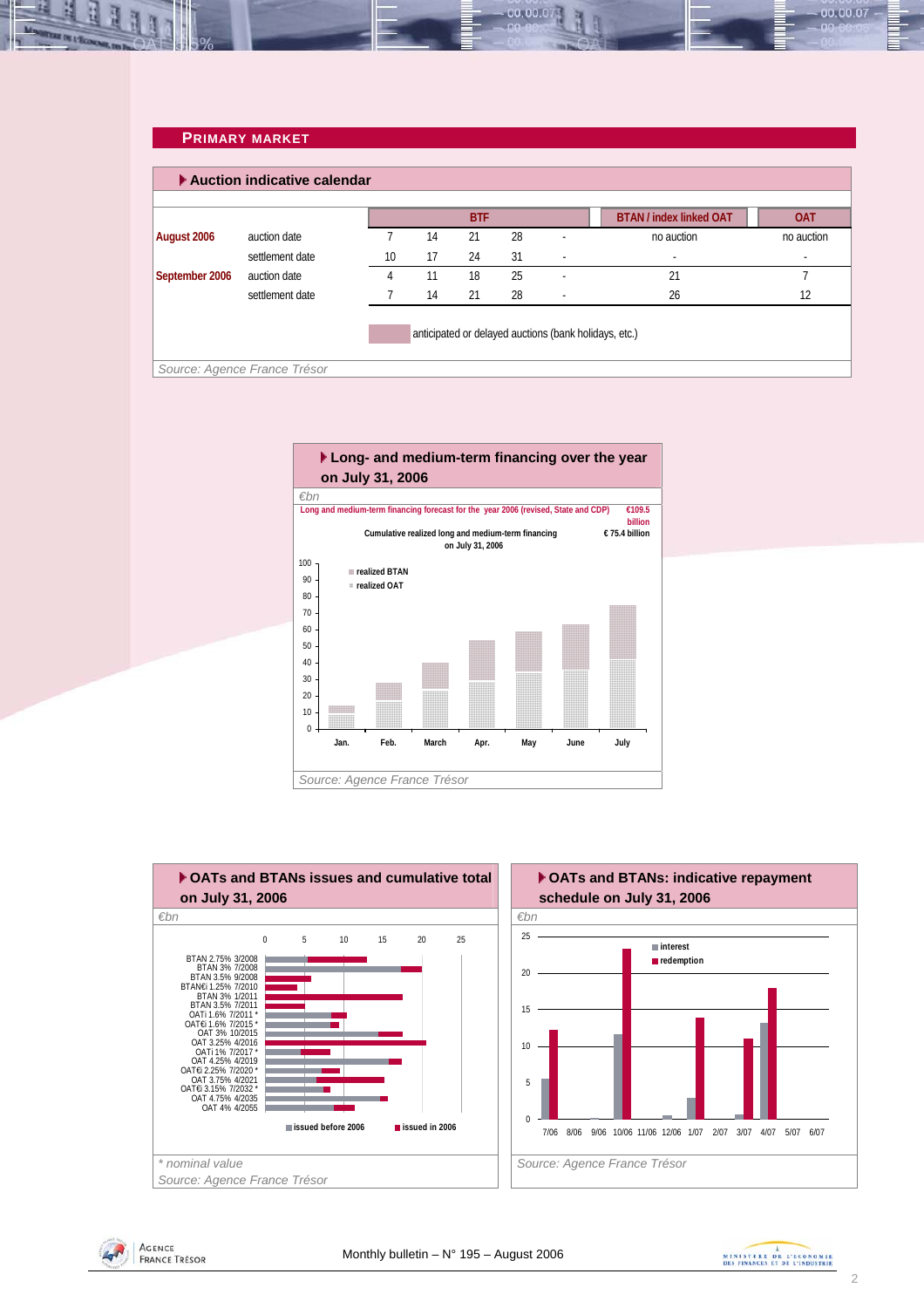### **OAT and BTAN auctions – July 2006**

|                               | OAT 10 years             | OAT 15 years | BTAN 2 years             | OATi 5 years                   | OAT€i 15 years |
|-------------------------------|--------------------------|--------------|--------------------------|--------------------------------|----------------|
|                               | 4/25/2016                | 4/25/2021    | 9/12/2008                | 7/25/2011                      | 7/25/2020      |
|                               | 3.25%                    | 3.75%        | 3.50%                    | 1.60%                          | 2.25%          |
| <b>Auction date</b>           | 7/6/2006                 | 7/6/2006     | 7/20/2006                | 7/20/2006                      | 7/20/2006      |
| Settlement date               | 7/11/2006                | 7/11/2006    | 7/25/2006                | 7/25/2006                      | 7/25/2006      |
| Amount announced              | $<4.000$ ------- 4.500>  |              | $< 5,000$ ---- 5,500 >   | $< 1.000$ -------------------- | 1.500 >        |
| Bid amount                    | 5,230                    | 4,515        | 9,925                    | 3.310                          | 1,635          |
| Amount served                 | 2,363                    | 1.786        | 5,010                    | 990                            | 510            |
| of which: NCTs before auction | $\theta$                 | $\theta$     | 0                        | 0                              | 0              |
| NCTs after auction            | 95                       | 531          | 748                      | 30                             | 137            |
| <b>Total issued amount</b>    | 2,458                    | 2,317        | 5,758                    | 1,020                          | 647            |
| Bid-to-cover ratio            | 2.21                     | 2.53         | 1.98                     | 3.34                           | 3.20           |
| Weighted average price        | 93.00%                   | 94.21%       | 99.77%                   | 99.68%                         | 104.33%        |
| Yield to maturity             | 4.13%                    | 4.29%        | 3.61%                    | 1.67%                          | 1.89%          |
| Indexation coefficient*       | $\overline{\phantom{a}}$ | $\sim$       | $\overline{\phantom{a}}$ | 1.05746                        | 1.06547        |

00.00.07

*Source: Agence France Trésor* 

### **BTF auctions – July 2006**

*€m*

|                            | <b>BTF</b> | <b>BTF</b> | <b>BTF</b> | <b>BTF</b> |
|----------------------------|------------|------------|------------|------------|
|                            | 1 month    | 3 month    | 6 month    | 1 year     |
| <b>Auction date</b>        |            | 7/3/2006   |            | 7/3/2006   |
| Settlement date            |            | 7/6/2006   |            | 7/6/2006   |
| Maturity                   |            | 10/5/2006  |            | 7/5/2007   |
| <b>Total issued amount</b> |            | 2.004      |            | 1.407      |
| Weighted average rate      |            | 2.858%     |            | 3.360%     |
| <b>Auction date</b>        |            | 7/10/2006  |            | 7/10/2006  |
| Settlement date            |            | 7/13/2006  |            | 7/13/2006  |
| Maturity                   |            | 10/5/2006  |            | 7/5/2007   |
| <b>Total issued amount</b> |            | 2,253      |            | 1,529      |
| Weighted average rate      |            | 2.877%     |            | 3.396%     |
| <b>Auction date</b>        |            | 7/17/2006  | 7/17/2006  |            |
| Settlement date            |            | 7/20/2006  | 7/20/2006  |            |
| Maturity                   |            | 10/19/2006 | 2/1/2007   |            |
| <b>Total issued amount</b> |            | 2.206      | 1,508      |            |
| Weighted average rate      |            | 2.897%     | 3.133%     |            |
| <b>Auction date</b>        |            | 7/24/2006  | 7/24/2006  |            |
| Settlement date            |            | 7/27/2006  | 7/27/2006  |            |
| Maturity                   |            | 10/19/2006 | 2/1/2007   |            |
| <b>Total issued amount</b> |            | 2,207      | 1,505      |            |
| Weighted average rate      |            | 2.909%     | 3.156%     |            |
| <b>Auction date</b>        |            | 7/31/2006  |            | 7/31/2006  |
| Settlement date            |            | 8/3/2006   |            | 8/3/2006   |
| Maturity                   |            | 11/2/2006  |            | 7/5/2007   |
| <b>Total issued amount</b> |            | 2,302      |            | 1,256      |
| Weighted average rate      |            | 2.968%     |            | 3.367%     |

*Source: Agence France Trésor* 





00.00.07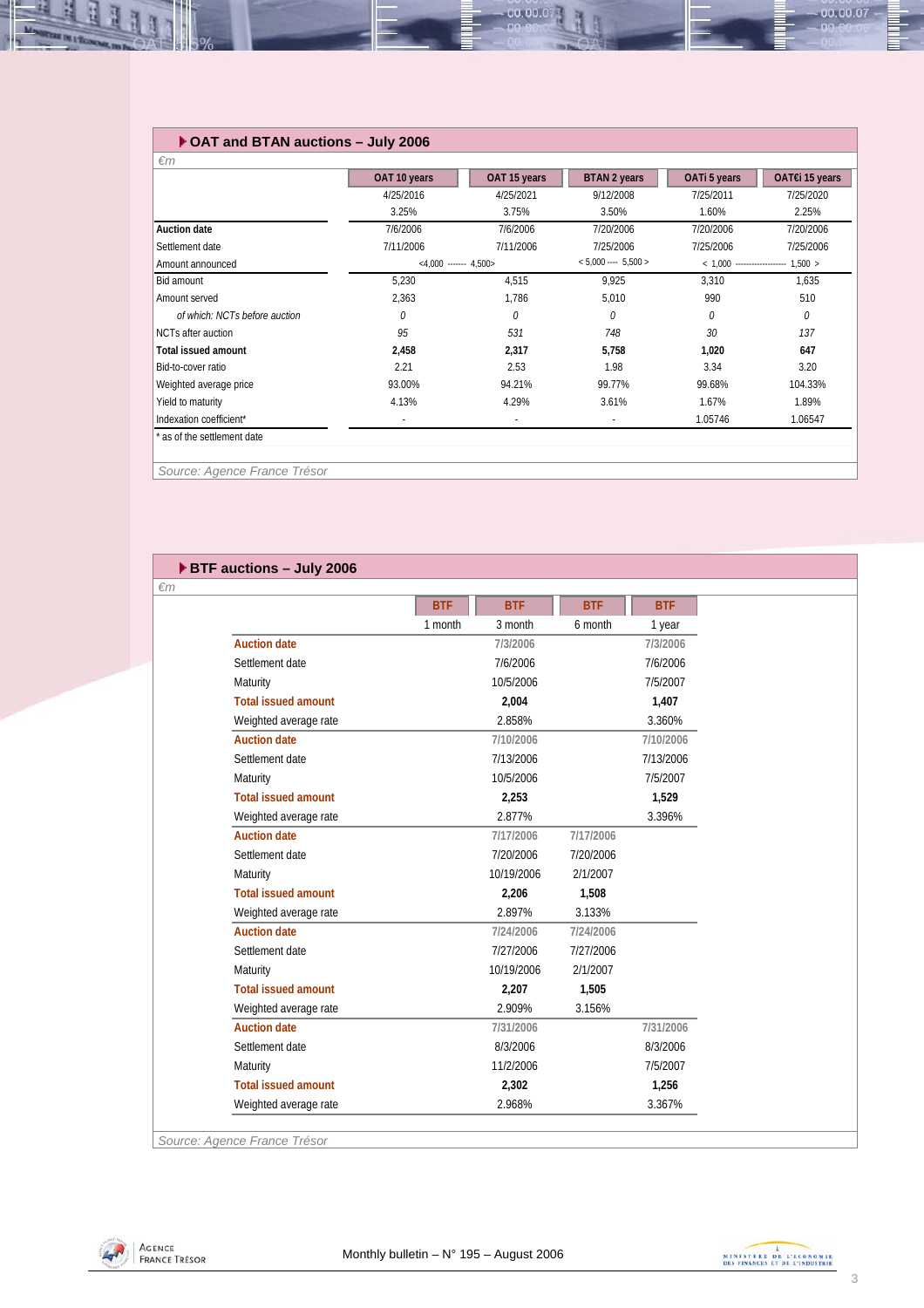<span id="page-3-0"></span>



|  | Source: Bloomberg |
|--|-------------------|
|--|-------------------|

| $\blacktriangleright$ Negotiable government debt and swaps |         |          |          |          |         |          |          |          |  |
|------------------------------------------------------------|---------|----------|----------|----------|---------|----------|----------|----------|--|
| $\varepsilon$ bn                                           |         |          |          |          |         |          |          |          |  |
|                                                            | end     | end      | end      | end      | end     | end      | June     | July     |  |
|                                                            | 2000    | 2001     | 2002     | 2003     | 2004    | 2005     | 2006     | 2006     |  |
| Negotiable government debt                                 |         |          |          |          |         |          |          |          |  |
| outstanding                                                | 616     | 653      | 717      | 788      | 833     | 877      | 887      | 887      |  |
| OAT                                                        | 419     | 443      | 478      | 512      | 552     | 593      | 611      | 618      |  |
| <b>BTAN</b>                                                | 154     | 158      | 151      | 167      | 184     | 189      | 195      | 188      |  |
| <b>BTF</b>                                                 | 43      | 52       | 88       | 109      | 97      | 95       | 82       | 81       |  |
| <b>Swaps outstanding</b>                                   | III     | 37       | 61       | 61       | 61      | 52       | 55       | 54       |  |
| Average maturity of the negotiable debt                    |         |          |          |          |         |          |          |          |  |
| before swaps                                               | 6 years | 6 years  | 5 years  | 5 years  | 6 years | 6 years  | 7 years  | 7 years  |  |
|                                                            | 64 days | 47 days  | 343 days | 297 days | 79 days | 267 days | 5 days   | 15 days  |  |
| after swaps                                                | III     | 5 years  | 5 years  | 5 years  | 6 years | 6 years  | 6 years  | 6 years  |  |
|                                                            | III     | 358 days | 266 days | 235 days | 33 days | 228 days | 338 days | 349 days |  |
|                                                            |         |          |          |          |         |          |          |          |  |
| Source: Agence France Trésor                               |         |          |          |          |         |          |          |          |  |



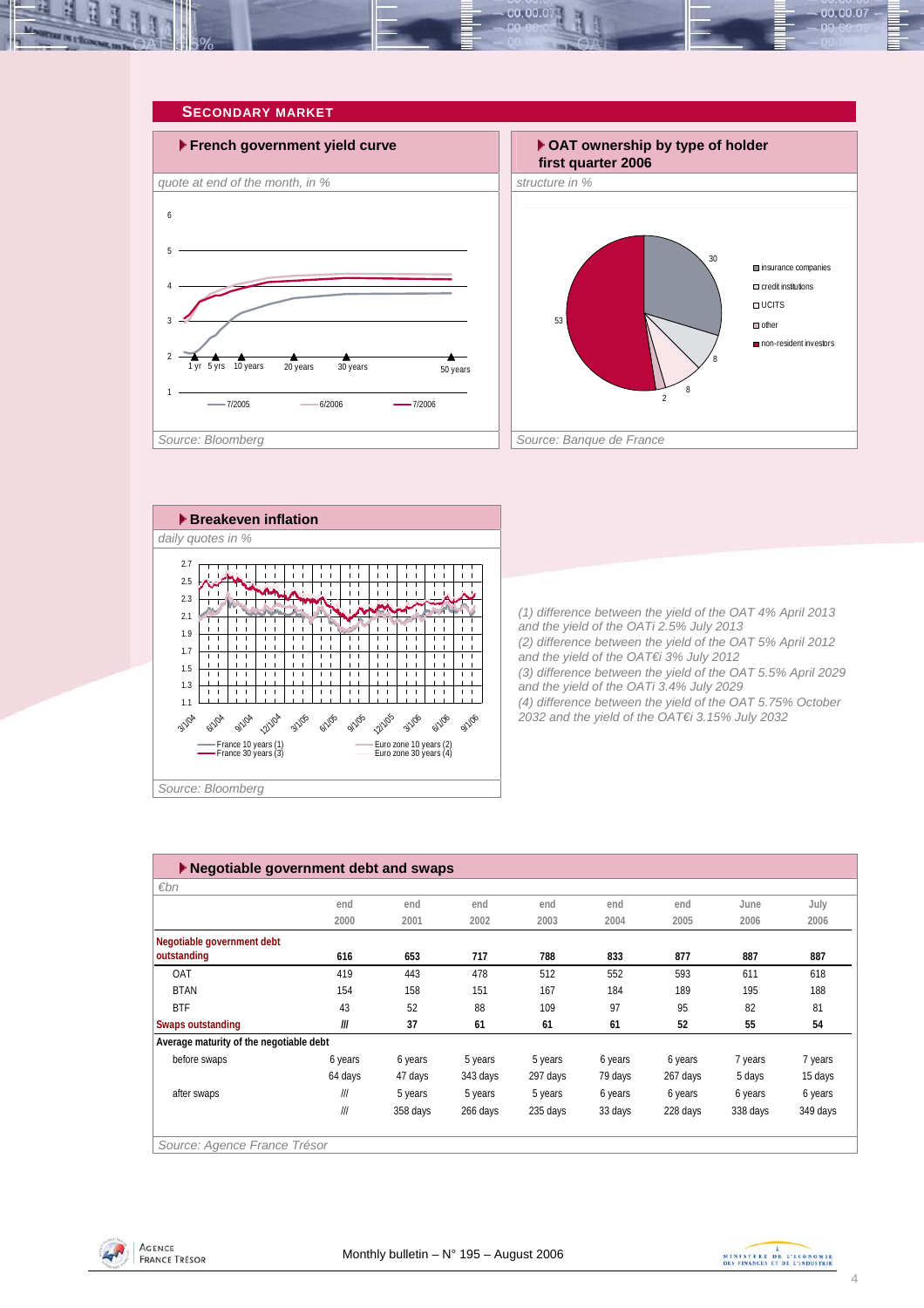



### **Focus**







 $00,00,07$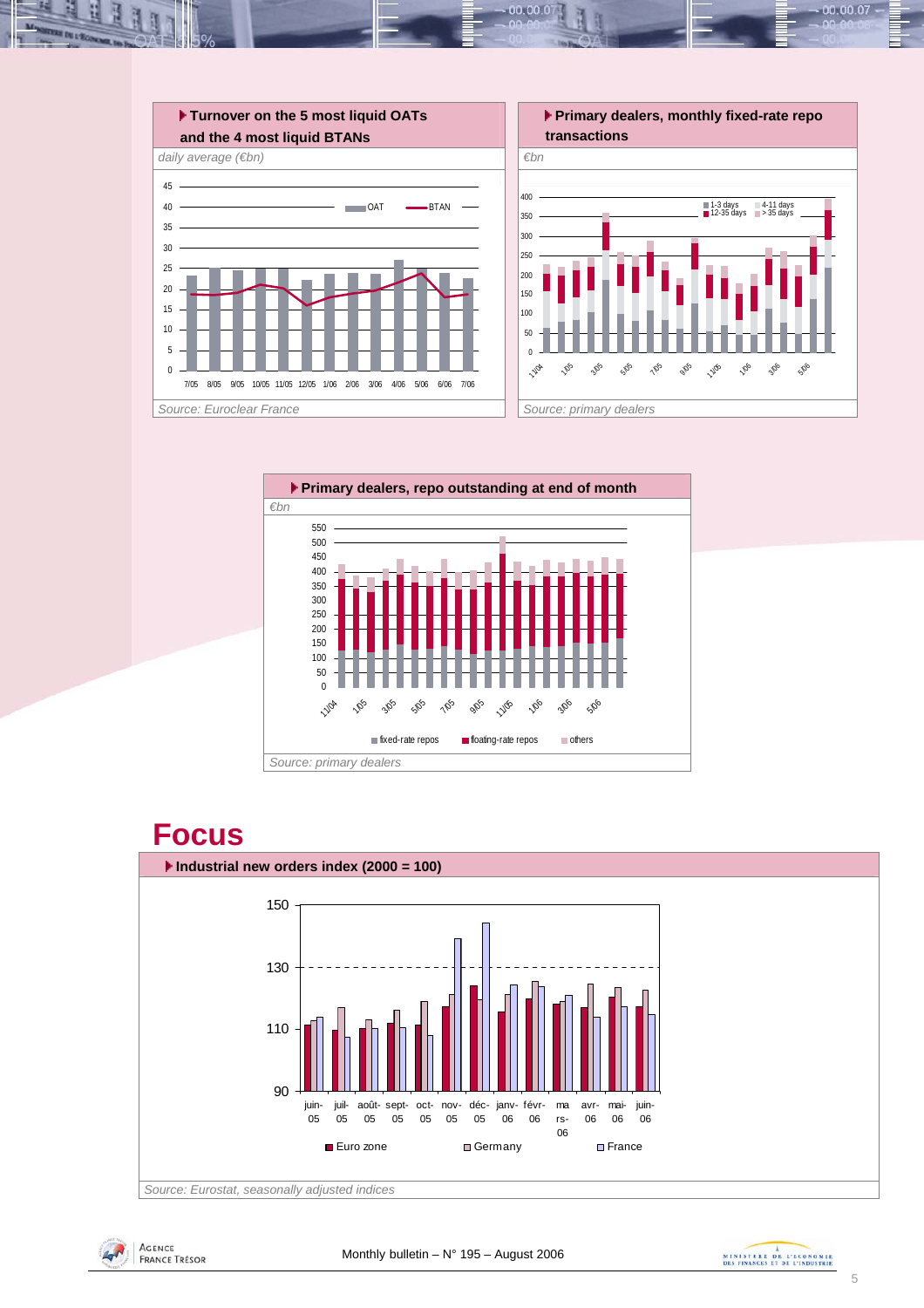### **TRIBUNE**

### Profits and the euro area economic cycle

Typically, at the top of the economic growth cycle corporate margins start to wane. This is usually a sign that labour costs are growing faster than the top line. Whether this is due to wage pressures mounting or a decline in productivity, the result is same: it is usually the harbinger for a downturn in growth.

At the global level, our colleagues in UBS' Global Economics team addressed the issue of profits recently, see UBS Global Economic Perspectives—*Is the golden era of profitability over?* (June 29, 2006). Their conclusion was:

"We believe an extraordinary era of high profitability is drawing to a close. The fundamental factors supporting high profits—including above-trend global growth, productivity gains, slack labour markets, low real interest rates, and weak capital goods prices—are beginning to fade."

But the euro area is a late cyclical; it is lagging the global cycle led by the US. As such the euro area Q1 national account income numbers that were recently released by Eurostat show no inconsistency with the above view. Once again, non-wage incomes for the euro area were up in Q1, rising by 1.3% on the quarter. This surpassed the 0.8% expansion in nominal GDP which means the non-wage share of GDP continued to rise to yet another all-time high. It seems likely that this development was partly a function of rising profitability and margins, an outcome that would fit with the expectations of UBS' European equity analysts.

Looking at the short-term prospects, we conclude that, with no real wage growth and still healthy, if not improving, productivity growth, corporate profit margins should increase throughout 2006. We introduced this view in our "9 key calls" in December last year. At the time, this was not the consensus view, but we believe it is now fair to say that this view on expanding margins is now increasingly shared by many economists and commentators.

However, next year the situation might change; cost pressures are rising. Capital market weakness and higher ECB interest rates are adding to the cost of capital, just as capital investment demand is accelerating consistent with high levels of business confidence.

Meanwhile, recovering employment growth (four-quarter growth reached 0.9% in Q1 2006) and falling unemployment (to 7.8% in June, down a percentage point on the year) suggest a tightening labour market. Wage growth should soon begin to edge higher and productivity growth will likely suffer in time.

Near term profitability may be well supported, but the drivers of profit growth (input costs and productivity) seem increasingly suggestive that a peak may be near – consistent with a turn in the business cycle.

> Stéphane Deo **UBS Macroeconomics unit**

*NB: this Agence France Trésor forum offers economists an opportunity to express their personal opinion. Thus, the above article strictly reflects the author's view, and should not be construed as expressing the viewpoints of Agence France Trésor or the Ministry of the Economy, Finance and Industry.* 



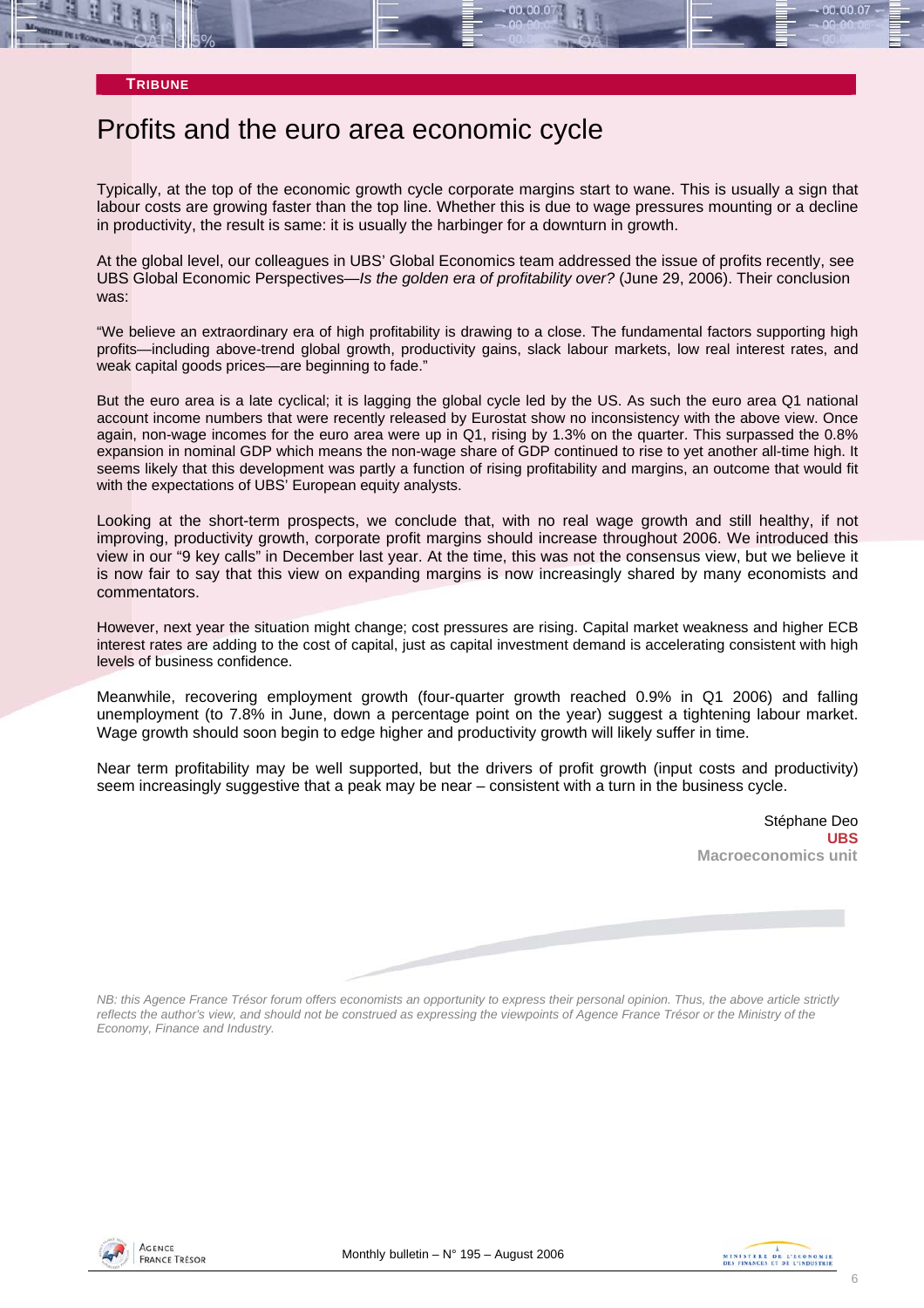<span id="page-6-0"></span>

### **THE FRENCH ECONOMY**

| Macro-economic forecast    |      |               |               |  |  |  |  |  |  |
|----------------------------|------|---------------|---------------|--|--|--|--|--|--|
| Real growth rate as a %    |      |               |               |  |  |  |  |  |  |
|                            | 2005 | 2006          | 2007          |  |  |  |  |  |  |
| French GDP                 | 12   | $< 2 - 2.5 >$ | $< 2 - 2.5 >$ |  |  |  |  |  |  |
| Euro zone GDP              | 1.3  | 2.0           | 1.9           |  |  |  |  |  |  |
| Household consumption      | 2.1  | 23            | 2.5           |  |  |  |  |  |  |
| <b>Business investment</b> | 3.6  | 3.9           | 4.2           |  |  |  |  |  |  |
| Exports                    | 3.9  | 6.5           | 6.1           |  |  |  |  |  |  |
| Imports                    | 6.6  | 6.8           | 6.1           |  |  |  |  |  |  |
| Consumer prices            | 1.8  | 17            | 17            |  |  |  |  |  |  |
| (year-on-year)             |      |               |               |  |  |  |  |  |  |

| r Recent economic mulcators            |               |            |  |  |  |  |
|----------------------------------------|---------------|------------|--|--|--|--|
|                                        |               |            |  |  |  |  |
| Industrial output*, year-on-year       | 2.7%          | 5/2006     |  |  |  |  |
| Household consumption*, year-on-year   | 5.6%          | 6/2006     |  |  |  |  |
| Unemployment rate (ILO)                | 9.0%          | 6/2006     |  |  |  |  |
| Consumer prices, year-on-year          |               |            |  |  |  |  |
| all items                              | 1.9%          | 6/2006     |  |  |  |  |
| all items excluding tobacco            | 2.0%          | 6/2006     |  |  |  |  |
| Trade balance, fob-fob, sa             | $-1.8$ EUR bn | 5/2006     |  |  |  |  |
| H.<br>H.                               | $-2.0$ EUR bn | 4/2006     |  |  |  |  |
| Current account balance, sa            | $-2.0$ EUR bn | 5/2006     |  |  |  |  |
| п<br>п                                 | $-1.2$ EUR bn | 4/2006     |  |  |  |  |
| 10-year constant maturity rate (TEC10) | 3.94%         | 07/31/2006 |  |  |  |  |
| 3-month interest rate (Euribor)        | 3.161%        | 07/31/2006 |  |  |  |  |
| <b>EUR/USD</b>                         | 1.2767        | 07/31/2006 |  |  |  |  |
| <b>EUR/JPY</b>                         | 145.82        | 07/31/2006 |  |  |  |  |
|                                        |               |            |  |  |  |  |

 **Macro-economic forecast Recent economic indicators** 

*Source: Ministry of the Economy, Finance and Industry, Perspectives économiques 2006-2007* 

*\*manufactured goods – Source: Insee; Ministry of the Economy, Finance and Industry; Banque de France* 





| €bn                |          |          |          | end-of-June level |          |
|--------------------|----------|----------|----------|-------------------|----------|
|                    | 2004     | 2005     | 2004     | 2005              | 2006     |
| General budget     |          |          |          |                   |          |
| balance            | $-45.41$ | $-45.15$ | $-22.19$ | $-24.28$          | $-14.50$ |
| revenue            | 242.99   | 249.11   | 124.62   | 124.04            | 117.39   |
| expenditure        | 288.40   | 294.26   | 146.81   | 148.32            | 131.89   |
| Balance of special |          |          |          |                   |          |
| Treasury accounts  | 1.53     | 1.68     | $-9.82$  | $-11.43$          | $-12.36$ |
| General budget     |          |          |          |                   |          |
| outturn            | $-43.88$ | $-43.47$ | $-32.01$ | $-35.71$          | $-26.86$ |
|                    |          |          |          |                   |          |
|                    |          |          |          |                   |          |

*http://www.minefi.gouv.fr/themes/finances\_etat/budget/index.htm*



*the Economy, Finance and Industry* 



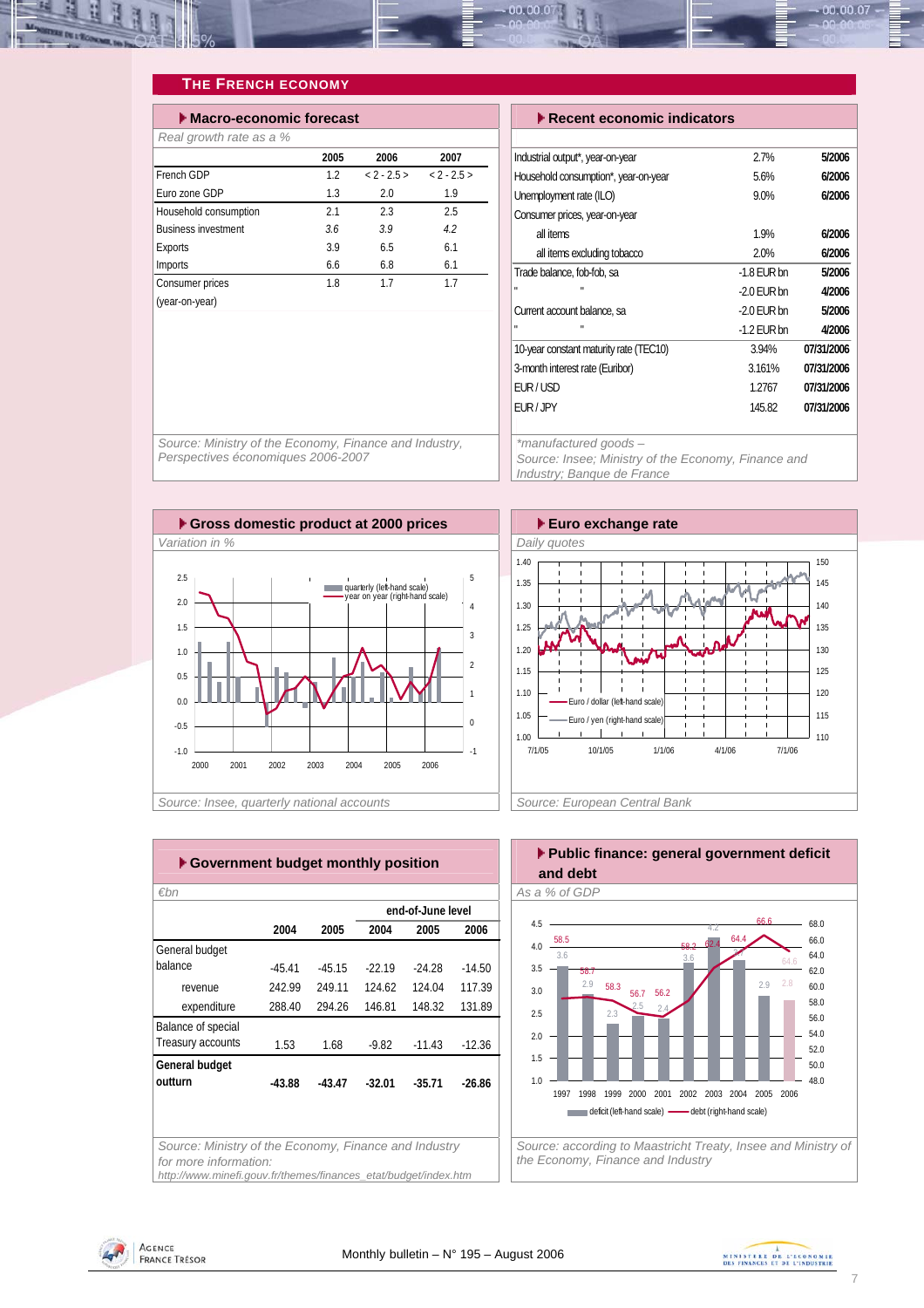<span id="page-7-0"></span>

|    | $\blacktriangleright$ Timetable for the release of French economic indicators |    |                                                            |  |  |  |  |  |
|----|-------------------------------------------------------------------------------|----|------------------------------------------------------------|--|--|--|--|--|
|    | August 2006                                                                   |    | September 2006                                             |  |  |  |  |  |
| 7  | Gross foreign exchange reserves in July                                       | 5  | Central government budget: statement at end of July        |  |  |  |  |  |
| 9  | Central government budget: statement at end of June                           |    | Gross foreign exchange reserves in August                  |  |  |  |  |  |
| 10 | Industrial output in June                                                     | 11 | Industrial output in July                                  |  |  |  |  |  |
| 10 | Foreign trade in June                                                         | 12 | Foreign trade in July                                      |  |  |  |  |  |
| 11 | PIB flash estimate Q2-2006                                                    | 13 | Consumer prices: index for August                          |  |  |  |  |  |
| 11 | Consumer prices: provisional index for July                                   | 14 | Payroll employment: final results Q2-2006                  |  |  |  |  |  |
| 18 | Payroll employment: provisional results Q2-2006                               | 19 | Balance of payments in July                                |  |  |  |  |  |
| 18 | Wages: provisional statistics Q2-2006                                         | 22 | Household consumption of manufactured goods in July/August |  |  |  |  |  |
| 18 | Balance of payments in June                                                   | 22 | Wages: final statistics Q2-2006                            |  |  |  |  |  |
| 22 | Quarterly national accounts: first results Q2-2006                            | 25 | Industrial trends: monthly survey for September            |  |  |  |  |  |
| 25 | Industrial investments: July survey                                           | 26 | New building starts in August                              |  |  |  |  |  |
| 29 | New building starts in July                                                   | 28 | Quarterly national accounts: final results Q2-2006         |  |  |  |  |  |
| 29 | Sales of new dwelling units: Q2-2006                                          | 29 | Industrial producer prices: July/August index              |  |  |  |  |  |
| 31 | Job seekers in July                                                           | 29 | Job seekers in August                                      |  |  |  |  |  |
| 31 | Net foreign exchange reserves in July                                         | 29 | Net foreign exchange reserves in August                    |  |  |  |  |  |
|    |                                                                               | 29 | Household confidence survey: September survey              |  |  |  |  |  |
|    |                                                                               |    |                                                            |  |  |  |  |  |
|    | Harmonized index of consumer prices - Eurozone (Eurostat)                     |    |                                                            |  |  |  |  |  |
|    | Index for July: August 17                                                     |    |                                                            |  |  |  |  |  |
|    | Index for August: September 15                                                |    |                                                            |  |  |  |  |  |

00.00.0



### **INTERNATIONAL COMPARISONS**





00.00.07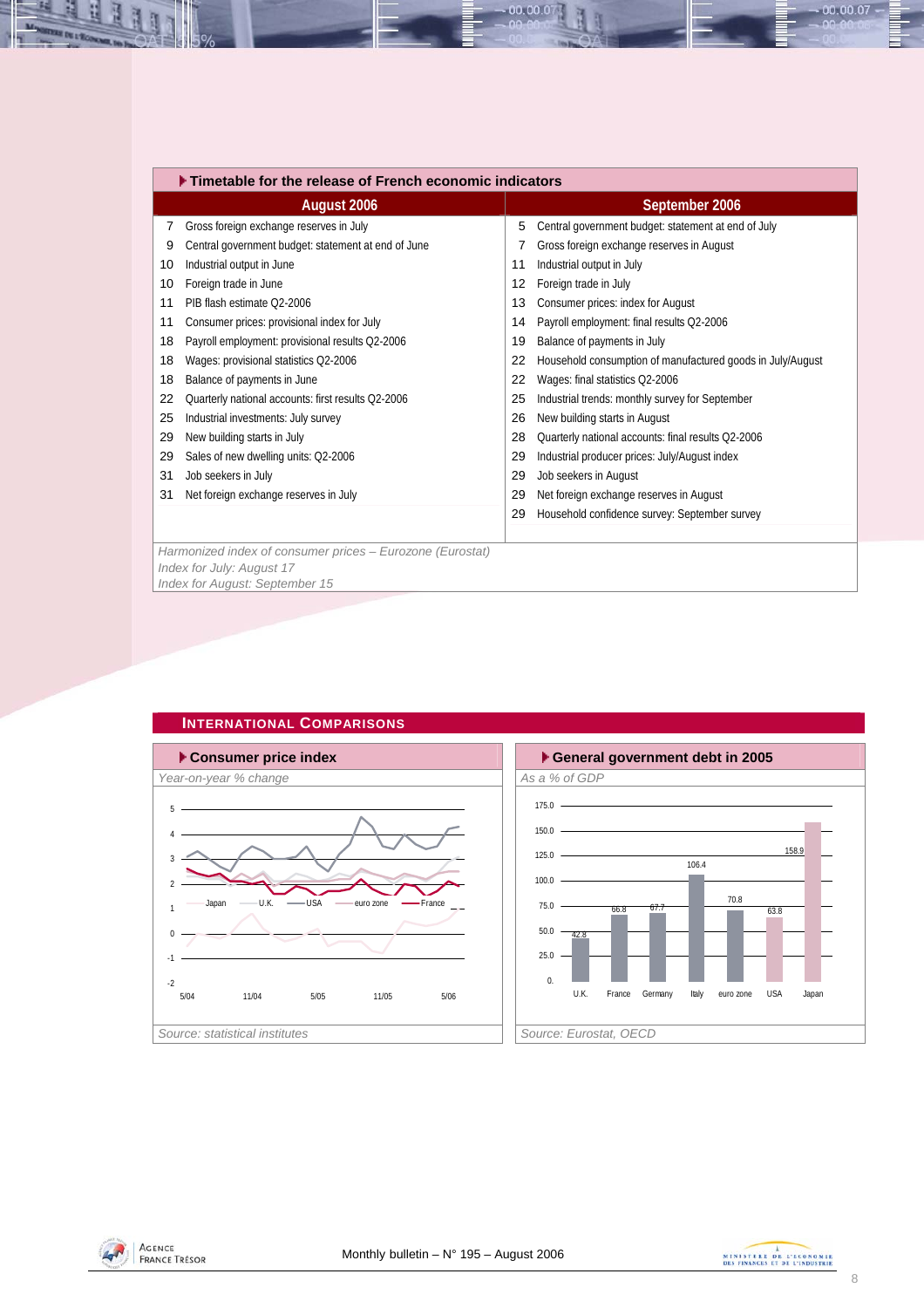#### **FRENCH GOVERNMENT NEGOTIABLE DEBT OUTSTANDING -** *DETTE NEGOCIABLE DE L'ETAT*

 $-00.00.07$ 

 **OAT au 31 juillet 2006** */ fungible Treasury bonds at July 31, 2006*

| <b>CODE ISIN</b><br><b>Euroclear France</b> | Libellé de l'emprunt /<br><b>Bond</b>                                                                                                                                                                                                                                                               | Encours / Outstanding                | Coefficient<br>d'indexation.<br>indexation<br>coefficient | Valeur nominale/ face<br>value | démembré<br>/stripped | <b>CODE ISIN</b><br>Euroclear France | Libellé de l'emprunt /<br>Bond                             | Encours / Outstanding               | Coefficient<br>d'indexation /<br>indexation<br>coefficient | Valeur nominale/<br>face value | démembré<br>/stripped |
|---------------------------------------------|-----------------------------------------------------------------------------------------------------------------------------------------------------------------------------------------------------------------------------------------------------------------------------------------------------|--------------------------------------|-----------------------------------------------------------|--------------------------------|-----------------------|--------------------------------------|------------------------------------------------------------|-------------------------------------|------------------------------------------------------------|--------------------------------|-----------------------|
|                                             | Échéance 2006                                                                                                                                                                                                                                                                                       | 23 328 810 401                       |                                                           |                                |                       |                                      | Échéance 2015                                              | 45 184 762 813                      |                                                            |                                |                       |
| FR0000570533                                | OAT 6.5% 25 octobre 2006                                                                                                                                                                                                                                                                            | 14 484 140 991                       |                                                           |                                | 1834140000            | FR0010163543                         | OAT 3,5% 25 avril 2015                                     | 18 055 313 893                      |                                                            |                                | 22 750 000            |
| FR0000570541 V                              | OAT TEC10 25 octobre 2006                                                                                                                                                                                                                                                                           | 8844 669 410                         |                                                           |                                |                       | FR0010135525                         | OAT€i 1,6% 25 juillet 2015                                 | 9 679 448 920 (1)                   | 1.04462                                                    | 9 266 000 000                  |                       |
|                                             | Échéance 2007                                                                                                                                                                                                                                                                                       | 32 535 826 604                       |                                                           |                                |                       | FR0010216481                         | OAT 3% 25 octobre 2015                                     | 17 450 000 000                      |                                                            |                                | 102 360 000           |
| R0000570574                                 | OAT 5,5% 25 avril 2007                                                                                                                                                                                                                                                                              | 17 898 775 424                       |                                                           |                                | 643 980 000           |                                      | Échéance 2016                                              | 37 113 000 000                      |                                                            |                                |                       |
| FR0000570590                                | OAT 5.5% 25 octobre 2007                                                                                                                                                                                                                                                                            | 14 637 051 180                       |                                                           |                                | 291 580 000           | FR0010288357                         | OAT 3.25% 25 avril 2016                                    | 20 461 000 000                      |                                                            |                                | 40 200 000            |
|                                             | Échéance 2008                                                                                                                                                                                                                                                                                       | 42 188 093 494                       |                                                           |                                |                       | FR0000187361                         | OAT 5% 25 octobre 2016                                     | 16 652 000 000                      |                                                            |                                | 1 233 780 000         |
| FR0000570632                                | OAT 5,25% 25 avril 2008                                                                                                                                                                                                                                                                             | 24 403 932 367                       |                                                           |                                | 769 110 000           |                                      | Échéance 2017                                              | 8 353 249 260                       |                                                            |                                |                       |
| FR0000570665                                | OAT 8,5% 25 octobre 2008                                                                                                                                                                                                                                                                            | 17 784 161 127                       |                                                           |                                | 4 681 950 000         | FR00102351761                        | OATi 1% 25 juillet 2017                                    | 8 353 249 260 (1)                   | 1.02093                                                    | 8 182 000 000                  |                       |
|                                             | Échéance 2009                                                                                                                                                                                                                                                                                       | 63 986 741 158                       |                                                           |                                |                       |                                      | Échéance 2019                                              | 26 201 285 359                      |                                                            |                                |                       |
| FR0000570673V                               | OAT TEC10 25 janvier 2009                                                                                                                                                                                                                                                                           | 9853044498                           |                                                           |                                |                       | FR0000189151                         | OAT 4,25% 25 avril 2019                                    | 17 344 000 000                      |                                                            |                                | 140 890 000           |
| FR0000571432                                | OAT 4% 25 avril 2009                                                                                                                                                                                                                                                                                | 18 640 258 371                       |                                                           |                                | 1 729 680 000         | FR0000570921                         | OAT 8.5% 25 octobre 2019                                   | 8844392893                          |                                                            |                                | 4 137 930 000         |
| FR0000571424 I                              | OATi 3% 25 juillet 2009                                                                                                                                                                                                                                                                             | 15 649 301 251 (1)                   | 1,13307                                                   | 13 811 416 109                 |                       | FR0000570954 C                       | ETAT 9,82% 31 décembre 2019                                | 12 892 466 (2)                      |                                                            | 6 692 154                      |                       |
| FR0000186199                                | OAT 4% 25 octobre 2009                                                                                                                                                                                                                                                                              | 19 844 137 038                       |                                                           |                                | 529 450 000           | FR0010050559                         | Échéance 2020<br>OAT€i 2,25% 25 juillet 2020               | 9 986 662 720<br>9 986 662 720 (1)  | 1.06604                                                    | 9 368 000 000                  |                       |
|                                             | Échéance 2010                                                                                                                                                                                                                                                                                       | 31 162 742 970                       |                                                           |                                |                       |                                      | Échéance 2021                                              |                                     |                                                            |                                |                       |
| FR0000186603<br>FR0000187023                | OAT 5,5% 25 avril 2010                                                                                                                                                                                                                                                                              | 15 311 719 352                       |                                                           |                                | 556 570 000           | FR0010192997                         | OAT 3,75% 25 avril 2021                                    | 15 166 000 000<br>15 166 000 000    |                                                            |                                | 541 040 000           |
|                                             | OAT 5,5% 25 octobre 2010                                                                                                                                                                                                                                                                            | 15 851 023 618                       |                                                           |                                | 2 143 130 000         |                                      | Échéance 2022                                              | 1 243 939 990                       |                                                            |                                |                       |
|                                             | Échéance 2011                                                                                                                                                                                                                                                                                       | 44 533 731 842                       |                                                           |                                |                       | FR0000571044                         |                                                            | 1 243 939 990                       |                                                            |                                | 906 150 000           |
| FR0000570731                                | OAT 6,5% 25 avril 2011                                                                                                                                                                                                                                                                              | 19 572 445 710                       |                                                           |                                | 919 250 000           |                                      | OAT 8,25% 25 avril 2022                                    |                                     |                                                            |                                |                       |
| FR00100943751                               | OATi 1,6% 25 juillet 2011                                                                                                                                                                                                                                                                           | 10 906 399 800 (1)                   | 1,05836                                                   | 10 305 000 000                 |                       |                                      | Échéance 2023                                              | 10 606 195 903                      |                                                            |                                |                       |
| FR0000187874                                | OAT 5% 25 octobre 2011                                                                                                                                                                                                                                                                              | 14 054 886 332                       |                                                           |                                | 538 640 000           | FR0000571085                         | OAT 8,5% 25 avril 2023                                     | 10 606 195 903                      |                                                            |                                | 7 270 690 000         |
|                                             | Échéance 2012                                                                                                                                                                                                                                                                                       | 56 660 521 243                       |                                                           |                                |                       |                                      | Échéance 2025                                              | 8 511 928 118                       |                                                            |                                |                       |
| FR0000188328                                | OAT 5% 25 avril 2012                                                                                                                                                                                                                                                                                | 15 654 110 580                       |                                                           |                                | 1 439 550 000         | FR0000571150                         | OAT 6% 25 octobre 2025                                     | 8511928118                          |                                                            |                                | 3 276 550 000         |
| FR00001880131                               | OAT€i 3% 25 juillet 2012                                                                                                                                                                                                                                                                            | 15 966 590 400 (1)                   | 1,10160                                                   | 14 494 000 000                 |                       |                                      | Échéance 2028                                              | 13 702 119                          |                                                            |                                |                       |
| FR0000188690                                | OAT 4,75% 25 octobre 2012                                                                                                                                                                                                                                                                           | 19 554 122 924                       |                                                           |                                | 413 950 000           | FR0000571226 C                       | OAT zéro coupon 28 mars 2028<br>Échéance 2029              | 13 702 119 (3)<br>22 460 212 289    |                                                            | 46 232 603                     |                       |
| FR0000570780                                | OAT 8.5% 26 décembre 2012                                                                                                                                                                                                                                                                           | 5 485 697 339                        |                                                           |                                |                       |                                      |                                                            |                                     |                                                            |                                |                       |
|                                             | Échéance 2013                                                                                                                                                                                                                                                                                       | 51 725 787 198                       |                                                           |                                |                       | FR0000571218                         | OAT 5.5% 25 avril 2029                                     | 15 500 880 458                      |                                                            |                                | 2 791 370 000         |
| FR0000188989                                | OAT 4% 25 avril 2013                                                                                                                                                                                                                                                                                | 19 137 183 879                       |                                                           |                                | 145 900 000           | FR00001864131                        | OATi 3,4% 25 juillet 2029                                  | 6 959 331 831 (1)                   | 1,12827                                                    | 6 168 144 000                  |                       |
| FR00001889551<br>FR0010011130               | OATi 2,5% 25 juillet 2013<br>OAT 4% 25 octobre 2013                                                                                                                                                                                                                                                 | 14 991 845 640 (1)<br>17 596 757 679 | 1,07531                                                   | 13 941 882 471                 | 103 800 000           | FR00001887991                        | Échéance 2032<br>OAT€i 3,15% 25 juillet 2032               | 27 565 820 760<br>8 827 820 760 (1) | 1,08012                                                    | 8 173 000 000                  |                       |
|                                             | Échéance 2014                                                                                                                                                                                                                                                                                       | 32 145 724 224                       |                                                           |                                |                       | FR0000187635                         | OAT 5,75% 25 octobre 2032                                  | 18 738 000 000                      |                                                            |                                | 7 362 100 000         |
| FR0010061242                                | OAT 4% 25 avril 2014                                                                                                                                                                                                                                                                                | 18 039 752 234                       |                                                           |                                | 35 280 000            |                                      | Échéance 2035                                              | 15 614 000 000                      |                                                            |                                |                       |
| FR0010112052                                | OAT 4% 25 octobre 2014                                                                                                                                                                                                                                                                              | 14 105 971 990                       |                                                           |                                | 60 700 000            | FR0010070060                         | OAT 4,75% 25 avril 2035                                    | 15 614 000 000                      |                                                            |                                | 3 187 150 000         |
|                                             |                                                                                                                                                                                                                                                                                                     |                                      |                                                           |                                |                       |                                      | Échéance 2055                                              | 11 283 000 000                      |                                                            |                                |                       |
|                                             |                                                                                                                                                                                                                                                                                                     |                                      |                                                           |                                |                       | FR0010171975                         | OAT 4% 25 avril 2055                                       | 11 283 000 000                      |                                                            |                                | 1 333 500 000         |
|                                             |                                                                                                                                                                                                                                                                                                     |                                      |                                                           |                                |                       |                                      | <b>Total OAT / total fungible Treasury bonds</b>           |                                     |                                                            |                                | 617 571 738 465       |
|                                             | (1) Encours OAT indexées = valeur nominale x coefficient d'indexation / indexed bonds outstanding = face value x indexation coefficient<br>(2) y compris intérêts capitalisés au 31/12/2005 / including coupons capitalized at 12/31/2005; non offerte à la souscription / not open to subscription |                                      |                                                           |                                |                       |                                      | Encours démembré /stripped outstanding                     |                                     |                                                            |                                | 49 183 120 000        |
|                                             | (3) valeur actualisée au 31/03/2006 / actualized value at 03/31/2006 ; non offerte à la souscription / not open to subscription<br>OATi: OAT indexée sur l'indice français des prix à la consommation (hors tabac) / OAT indexed on the French consumer price index (excluding tobacco)             |                                      |                                                           |                                |                       |                                      | En % des lignes démembrables<br>As a % of strippable bonds |                                     |                                                            |                                | 10.00%                |
| consumer price (excluding tobacco)          | OAT€i : OAT indexée sur l'indice des prix à la consommation harmonisé de la zone euro (hors tabac) / OAT indexed on the eurozone harmonized index of                                                                                                                                                |                                      |                                                           |                                |                       |                                      | Durée de vie moyenne                                       |                                     |                                                            |                                | 9 ans et 128 jours    |
|                                             | TEC 10 : taux de l'échéance constante à 10 ans / yield of 10-year constant maturity Treasury                                                                                                                                                                                                        |                                      |                                                           |                                |                       |                                      | Average maturity                                           |                                     |                                                            |                                | 9 years and 128 days  |

00:00:07

 $00,00$ 

<span id="page-8-0"></span>

**SER PE L'ÉCON**